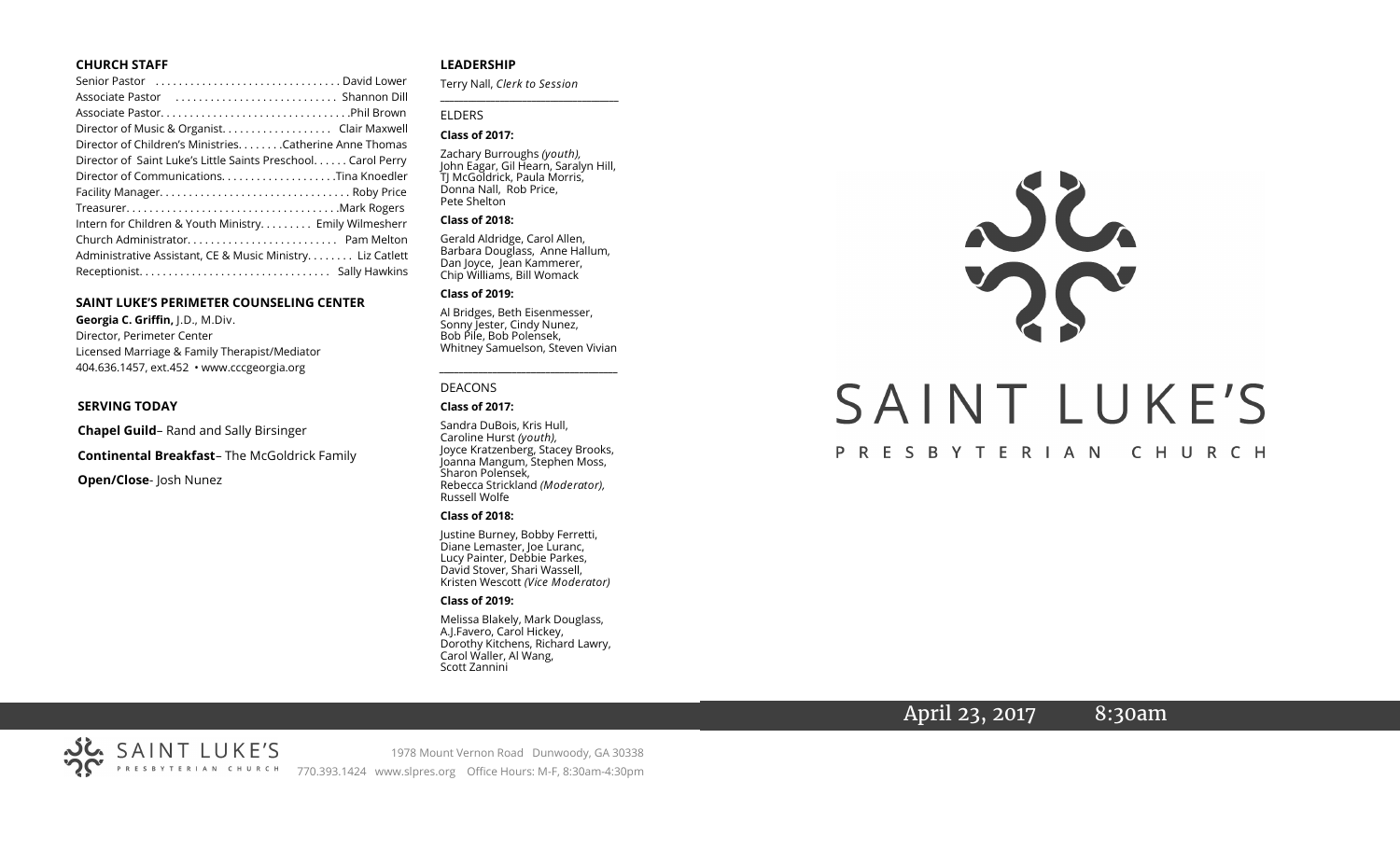

1978 Mount Vernon Road • Dunwoody, Georgia 30338 770.393.1424 • www.slpres.org

## **April 23, 2017**

Second Sunday of Easter

#### **Liturgical Color:** White

*White is used on days we celebrate the redemptive work of Jesus Christ, such as Easter, Christmas and Communion Sundays.*

#### **SUNDAY SCHEDULE**

8:30am Chapel Communion Service 9:30am Sunday School 11:00am Sanctuary Worship Service *Nursery available at all services and Sunday School.*

## MISSION

Responding to God's call and empowered by the Holy Spirit, we invite all to join us in knowing, serving, and sharing Jesus Christ here and around the world.

## VISION

To be a beacon of faith, hope, and love– every member an active disciple in Christ's ministry.

# **WELCOME, GUESTS!**

We are delighted you are worshipping with us.

**DURING** the Welcome, please print the requested information on the Friendship Pad and pass the Friendship Pad down the pew.

**AFTER** the worship service, please join us outside the Chapel where our Pastors will be available to answer questions and provide you with a loaf of freshly-baked bread.

**FOR MORE** information about our programs, ministries or membership, please contact one of our Pastors at 770.393.1424, or visit our website: slpres.org.

## **THAT ALL MAY WORSHIP**

**ASSISTIVE** hearing devices, large print hymnals, large print bulletins and back cushions are available. Please contact an usher for further assistance. histext **CHILDREN'S WORSHIP** notebooks

and activity sheets are available on the table just outside the Chapel doors. For your convenience, there is a Family Restroom located in the hallway of the administrative offices, on the first floor, near the main lobby.

#### **HABITAT UPDATE 2017, ANOTHER HOUSE**

**BUILT ON A DREAM**— Just two more Saturdays and it is turn-over-the-keys time for Sonja Hodges! Nearly all of the work on her new Habitat house will be completed on April 22. On April 29, we will put the finishing touches on the house and landscape the property. Following a great morning of work, volunteers will enjoy a fantastic lunch and a joy-filled dedication ceremony. We especially need volunteers on April 22 as several of the regulars will not be able to make it that day. Of course, the last Saturday is absolutely amazing. Hopefully, many Saint Luke's members will make it to the house on the last day.

The address of the house to be built is 1500 Monteel Drive NW, Atlanta, GA., 30318. We will have the usual car pool arrangement. If you want a ride or you want to be a driver, meet at the church lot (Manhasset Street) in time for a 7am departure each Saturday. The day starts at 7:30am/ends at 2:30pm. If you have any questions, feel free to contact anyone of the members of St. Luke's Habitat Leadership Team: Val DeFriece, Diane Markel, Tom McIntosh, Daryl Moore, Bill Womack, Ellen Womack.

#### **CALLING ALL SAINT LUKE'S LADIES**—You

are invited to come to the Presbyterian Women's Annual Spring Gathering on May 8, starting at 6pm for fellowship and punch in the lobby, followed by a potluck dinner in the Great Hall and then a church service in the Chapel led by our guest speaker, Ms. Carrie Weatherford, Director of Children and Family Ministries at Roswell Presbyterian. All are welcome and it's a fun, casual gathering! Please register on the sign-up sheet in the lobby. Please contact the following with any questions: Andrea Price, at [andreacoppedgeprice@gmail.com](mailto:andreacoppedgeprice@gmail.com) or Fern Mitropoulos at tmitropoulos@comcast.net. We sure hope to see you there!

**CAMP LITTLE SAINTS**— Saint Luke's Preschool & Kindergarten is offering a fun camp for kids who turned 2 by September 1, 2016 through kids who have completed Kindergarten. 4 days each week, 9 a.m. - 1 p.m. Space is limited. Contact Carol Perry at 770.393.1424 ext. 240.

GETTING SPACY // May 30 – June 2 // Blast off for fun as we learn what it takes to be an astronaut! We'll suit up and climb aboard the SLLS Spaceship to explore the planets in our solar system. Along the way we'll make edible moon rocks and Martian Slime!

TAKE ME OUT TO THE BALLGAME // June 5 – June 8 // Grab your baseball hat and hit the SLLS ballpark! Our ball players will spend lots of time with balls of all kinds during the week. There will be plenty of ballpark snacks and we'll take home our very own personalized trading cards!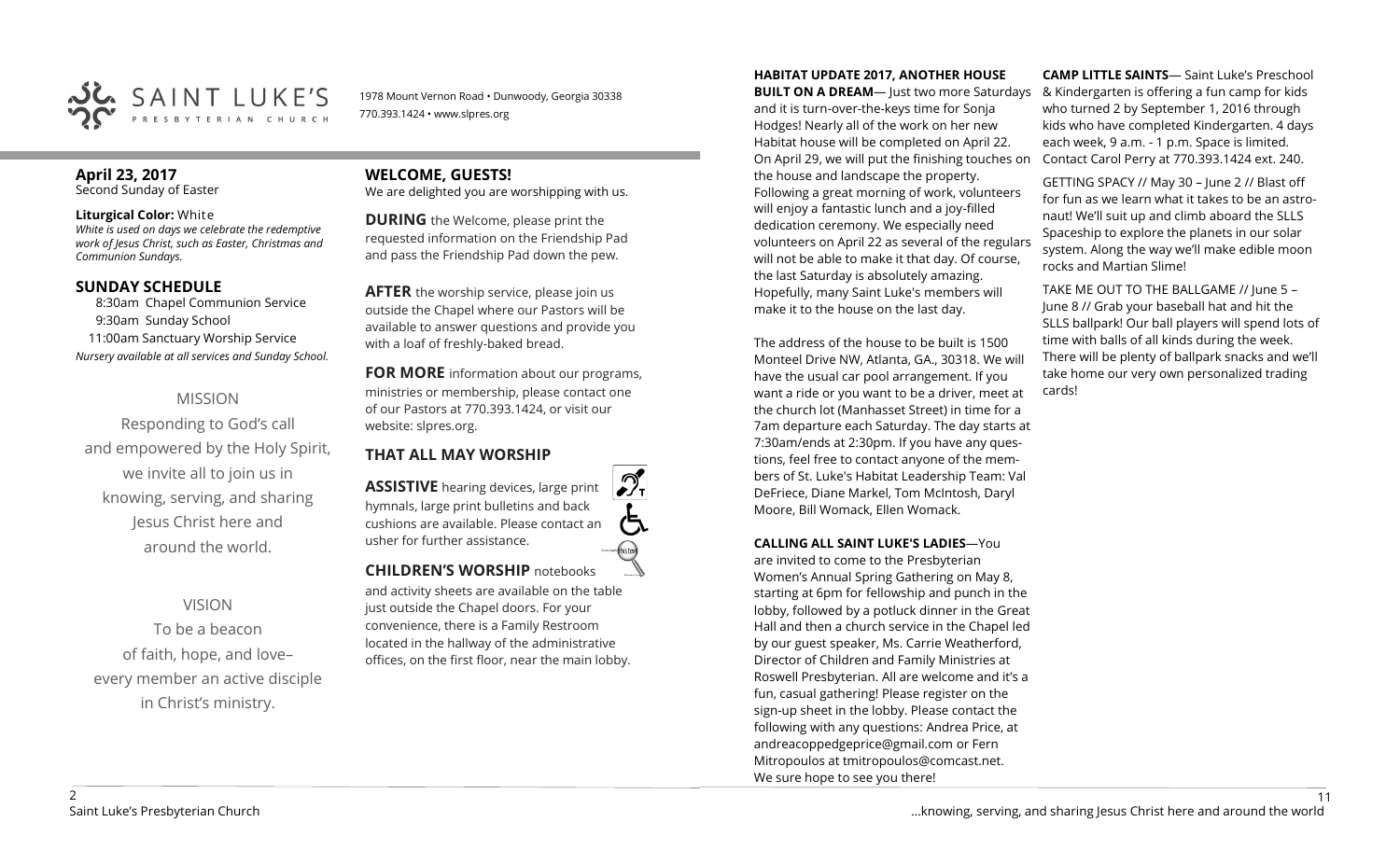# YOUTH MINISTRY

**Phil Brown philbrown@slpres.org / 770.393.1424 ext. 238 Emily Wilmesherr emilywilmesherr@slpres.org/ 770.393.1424 ext. 234**   $\_$  ,  $\_$  ,  $\_$  ,  $\_$  ,  $\_$  ,  $\_$  ,  $\_$  ,  $\_$  ,  $\_$  ,  $\_$  ,  $\_$  ,  $\_$  ,  $\_$  ,  $\_$  ,  $\_$  ,  $\_$  ,  $\_$  ,  $\_$  ,  $\_$  ,  $\_$  ,  $\_$  ,  $\_$  ,  $\_$  ,  $\_$  ,  $\_$  ,  $\_$  ,  $\_$  ,  $\_$  ,  $\_$  ,  $\_$  ,  $\_$  ,  $\_$  ,  $\_$  ,  $\_$  ,  $\_$  ,  $\_$  ,  $\_$  ,

## **YOUTH SUNDAY SCHOOL**

Please join everyone today in the Great Hall for Rise Against Hunger Event, 9:30am.

#### **CHICK-FIL-A**

Tuesday, April 25 at 7am at the Jett Ferry location. Contact Phil by Monday night if you need a ride to school.

## **VIDEO RECORDING**

Seeking interested youth who may want to help video during the 11am service. No experience necessary. Email Roby Price is you would like more details. robyprice@slpres.org.

#### **MARK YOUR CALENDARS**

**April 30:** Youth Sunday at11am Service, Summer Trip Mtg. at 12:30pm, Chastain at 6:30pm

**May 7:** During Sunday School there will be a Parent Feedback Group with Breakfast and coffee (FINCH class room) Year End Review with Youth out for Breakfast & Prayer Walk along the Beltline in the afternoon

**May 14:** Sunday School, No Youth Group (Mother's Day)

**May 21:** Six Flags (sign up coming soon)

**May 28:** No Sunday School or Youth Group (Memorial Day Weekend)

# MUSIC MINISTRY

**Clair Maxwell clairmaxwell@slpres.org / 770.393.1424 ext. 227** 

## **CHOIR REHEARSALS ON WEDNESDAYS:**

6:30-7:20pm Festival Ringers, *Youth & Adults, Clair Maxwell, Director* 7:30-9:00pm Chancel Choir, *Youth & Adults, Clair Maxwell, Director* 

## **MARK YOUR CALENDARS**

End of the Year Combined Children's Choir Party, May 3, 5-6pm in Hannaford Garden.

\_\_\_\_\_\_\_\_\_\_\_\_\_\_\_\_\_\_\_\_\_\_\_\_\_\_\_\_\_\_\_\_\_\_\_\_\_\_\_\_\_\_\_\_\_\_\_\_\_\_\_\_\_\_\_\_\_\_\_\_\_\_\_\_\_\_\_\_\_\_\_\_\_\_\_\_\_\_\_\_\_\_\_\_\_\_\_\_\_\_\_\_\_\_\_\_\_\_\_\_

## **SUMMER MUSIC**

We are currently scheduling music for our summer worship services while our choirs take the summer off. If you play an instrument, take music lessons, or can't sing with the choirs during the year, this is your chance to share your gifts with the congregation. Music is needed at the 8:30 and 11am services from June 4 through August 13. All singers and instrumentalists are welcome and appreciated! Contact Clair Maxwell if you would like to participate.

## **In Preparation for Worship**

(When asked, "Do you believe in God without any doubts?") "I believe in God with all my doubts." *~Madeleine L'Engle*



## **Prelude** Adagio *Charles Marie-Widor*

## **Welcome and Announcements**

## **Call to Worship\***

- Leader: Followers of Jesus, by his cross we are redeemed from the futility of sin. Alleluia!
- **People: By his rising we are free from the fear of death. Alleluia!**
- Leader: By his love we are made new in the living and redeeming Word of God.
- **People: Alleluia! Thanks be to God!**

**Hymn #248\*** Christ is Risen! Shout Hosanna! *HYMN TO JOY*

## **Call to Confession\***

Leader: The Lord be with you. **People: And also with you.** Leader: Let us pray.

## **Prayer of Confession\***

## **Living God,**

**in the resurrection of Jesus you have shown us the way to abundant living. Even as we gaze into the empty tomb,**

**we confess that we do not always live the life you intend for us.**

**We have not loved you with a pure heart,**

**nor have we loved our neighbors as ourselves.**

**We have not always done justice, loved kindness, or walked humbly with you, our God. Set us free from a past we cannot change,**

**and open to us a future in which we can be changed…**(*Silence is kept for personal reflection)*

Leader: Lord, in Your mercy,

**People: Hear our prayer. Amen.**

## **Assurance of Forgiveness\***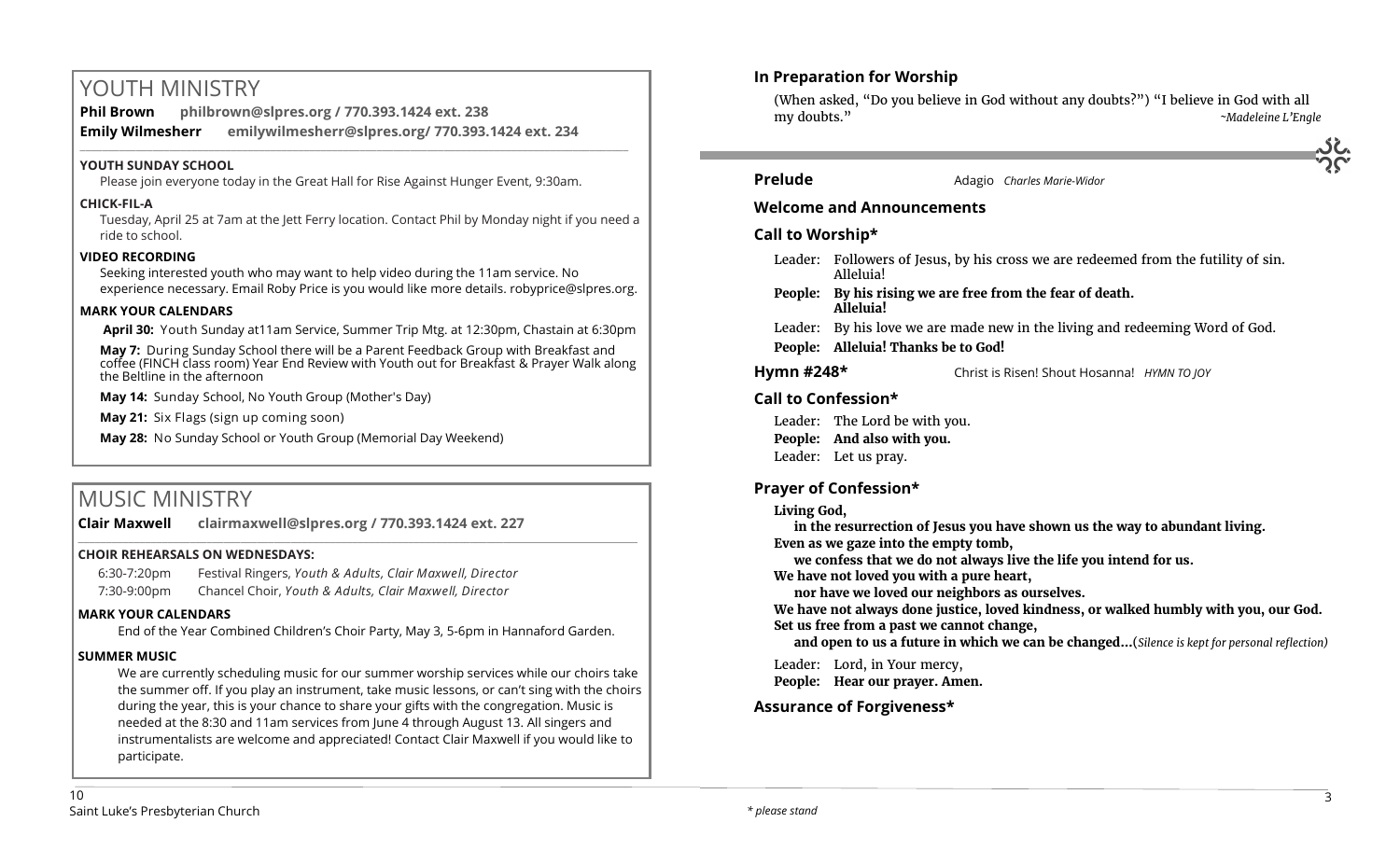**Song of Praise\*** Praise God, from Whom All Blessings Flow *LASST UNS ERFREUEN* 

**Praise God, from whom all blessings flow. Praise God all creatures high and low. Alleluia, alleluia! Praise God, in Jesus fully known: Creator, Word and Spirit one.** 

**Alleluia, alleluia!** 

## **Passing of the Peace of Christ\***

Leader: May the peace of Christ be with you. **People: And also with you.**

#### **Prayer for Illumination**

**Scripture Lesson** Luke 24:28-32, *page 90 of the New Testament* 

Leader: The Word of the Lord. **People: Thanks be to God.**

## **Tell Us Our Story**

*Children are always welcome to stay in worship. If preferred, parents may take their child(ren) to the nursery.*

**Sermon** Rev. Eric Powell **Sermon** 

#### **Hymn #252\*** Day of Arising *RAABE*

Stanzas 1, 2 and 4

## **Affirmation of Faith\*** Apostles' Creed

**I believe in God, the Father Almighty, Maker of heaven and earth, and in Jesus Christ, His only Son, our Lord; who was conceived by the Holy Ghost, born of the Virgin Mary, suffered under Pontius Pilate; was crucified, dead, and buried; He descended into hell; the third day He rose again from the dead; He ascended into heaven, and sitteth on the right hand of God the Father Almighty; from thence He shall come to judge the quick and the dead. I believe in the Holy Ghost; the holy catholic Church; the communion of saints; the forgiveness of sins; the resurrection of the body; and the life everlasting. Amen.**

# ADULT MINISTRY

**Shannon Dill shannondill@slpres.org / 770.393.1424 ext. 229** 

#### **ADULT SUNDAY SCHOOL**

Classes meet between the worship services, 9:30-10:30am. Descriptions of current groups are available on our website (slpres.org) or http://bit.ly/AdultSundaySchool. Please join us!

 $\_$  ,  $\_$  ,  $\_$  ,  $\_$  ,  $\_$  ,  $\_$  ,  $\_$  ,  $\_$  ,  $\_$  ,  $\_$  ,  $\_$  ,  $\_$  ,  $\_$  ,  $\_$  ,  $\_$  ,  $\_$  ,  $\_$  ,  $\_$  ,  $\_$ 

#### **FRIDAY MORNING MEN'S BIBLE STUDY**

Fellowship and Bible study every Friday from 6:40-8am in the Parlor with Dan Joyce.

#### **DISCIPLE SERIES**

The final study in the Series, *Christian Believer,* focuses on essential doctrines of the Christian faith and makes connections between the doctrine and daily living. Classes are Tuesdays, 7-9pm.

#### **BIBLE STUDY: "WAYFARERS"**

Come join David, Shannon or Phil as this week's preacher leads a study of the scripture for the upcoming Sunday's worship. Meet on Wednesdays at 10am in the church library.

**\_\_\_\_\_\_\_\_\_\_\_\_\_\_\_\_\_\_\_\_\_\_\_\_\_\_\_\_\_\_\_\_\_\_\_\_\_\_\_\_\_\_\_\_\_\_\_\_\_\_\_\_\_\_\_\_\_\_\_\_\_\_\_\_\_\_\_\_\_\_\_\_\_\_\_\_\_\_\_\_\_\_\_\_\_\_\_\_\_\_\_\_\_\_\_\_\_\_\_\_\_\_\_\_\_\_\_** 

# S P L A S H ! CHILDREN'S MINISTRIES

**Catherine Anne Thomas cathomas@slpres.org / 770.393.1424 ext. 228** 

#### **"LADIES' NIGHT OUT" DECORATING PARTY**

Take a night off from cooking and dishes to join our VBS Decorating Party on **Wednesday,**  April 26 from 7-9pm. (note corrected day) Join us on the stage to find some fun ways to help "make the magic" happen for decoration and scenery. We'll be painting, hanging, cutting, and climbing – so no need to primp! We'll have food, too, so if you can make it, please email Catherine Anne Thomas at cathomas@slpres.org.

#### **VBS VOLUNTEER TRAINING NEWS**

Fun Factory "employees" are encouraged to attend ONE of these two training sessions:

- ~ Wednesday, May 17 from 7-8pm, dessert and drinks provided or
- $\sim$  Sunday, June 4 from 12-1pm, light lunch and drinks provided

*Please RSVP for a session to Liz Catlett. Child Care is available by reservation only for the June 4 session. We'll provide a spot for your child if you contact [lizcatlett@slpres.org.](mailto:lizcatlett@slpres.org) Please pack a lunch pail for your small factory workers!*

## **CHILDREN'S WELCOME WAGON**

Needed: friendly adult volunteers to serve as a Children's Welcome Wagon greeter in Sheppard Hall on Sunday mornings! Hours: Sunday mornings (that you select) from 10:45am to 12:15pm. Please email [cathomas@slpres.org](mailto:cathomas@slpres.org) if you can help. This is an immediate need, and we need at least six people. Thanks!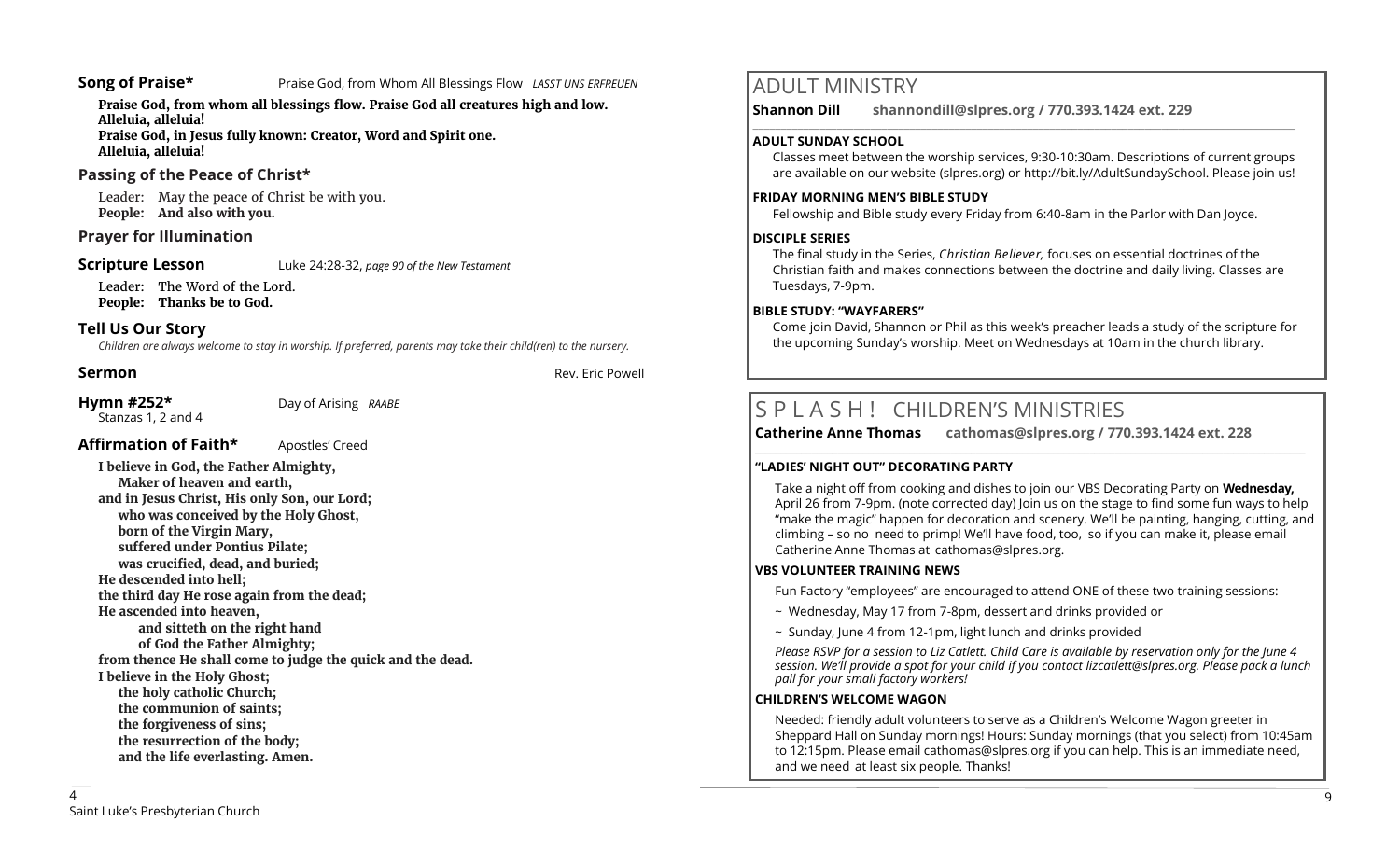# A NIGHT UNDER THE STARS

Chastain at Saint Luke's, April 30, 6:30pm in the Manhasset parking lot. Don't miss this evening of live entertainment in the style of the Chastain amphitheater. Bring your own food, beverages and utensils and decorate your table! (the church provides tables and chairs). Table seats are available on a first come, first served basis. Free childcare is available by reservation only.

# COLLEGE SCHOLARSHIP OPPORTUNITY

High school seniors, need a little financial help with your first year of college? You may qualify for the Saint Luke's College Scholarship! Pick up and complete an application-available in the lobby or they may be obtained from the church web site, www.slpres.org. Look under the Resources tab and scroll down to Forms. Deadline is May 7.

# ON-LINE GIVING UPDATE

Saint Luke's has recently converted to a new merchant processor for online giving via our website. The reasons for the change include:

- lower fees,
- friendlier user experience,
- more efficient administration,
- better functionality which includes the ability to link donations to a specific fund and the ability to do text-giving via smartphones.

We wanted to make you aware of the change for two reasons: First, if you have given online in the past and saved your payment method, you will need to re-enter your information, which can then be saved for future giving. Second, text-giving via your smartphone on the Church Life app is a really safe, easy and convenient way to continue to support the church financially while you are away during the busy summer travel months.

> If you have any questions about the change, please contact a member of the Finance Committee. Thanks!

## **Prayers of the People**

## **The Lord's Prayer**

**Our Father, who art in heaven, hallowed be thy Name, thy kingdom come, thy will be done, on earth as it is in heaven. Give us this day our daily bread; and forgive us our debts, as we forgive our debtors; and lead us not into temptation, but deliver us from evil. For thine is the kingdom, and the power, and the glory, forever. Amen.**

## **Offering Invitation**

*Giving is a tangible sign of worship. If you give electronically, there is a blue, laminated, electronic giving card in the pew rack to place in the offering plate as it is passed.*

## **Offertory**

**Song of Thanksgiving\*** Now Thank We All Our God *NUN DANKET ALLE GOTT* 

**All praise and thanks to God, who reigns in highest heaven, to Father and to Son and Spirit now be given: the one eternal God, whom heaven and earth adore, the God who was, and is, and shall be evermore.** 

## **The Lord's Supper**

*Communion will be served by intinction (dipping the bread into the cup). Everyone is invited to participate in the sacrament. Children who have discussed the sacrament with their parents and/or pastor are welcome. The cup holds grape juice, not wine, during this service. A server with gluten-free wafers will be standing directly in front of the communion table for those who prefer this option. If you would prefer to be served where you are sitting, please raise your hand.* 

## **Prayer of Dedication\***

| Closing Hymn #250* | Hymn of Promise PROMISE |  |
|--------------------|-------------------------|--|
| Benediction*       |                         |  |

**Postlude\*** Tuba Tune *C.S. Lang*

*Worship Notes: Music: All rights reserved. Reprinted under OneLicense.net A-719333.*